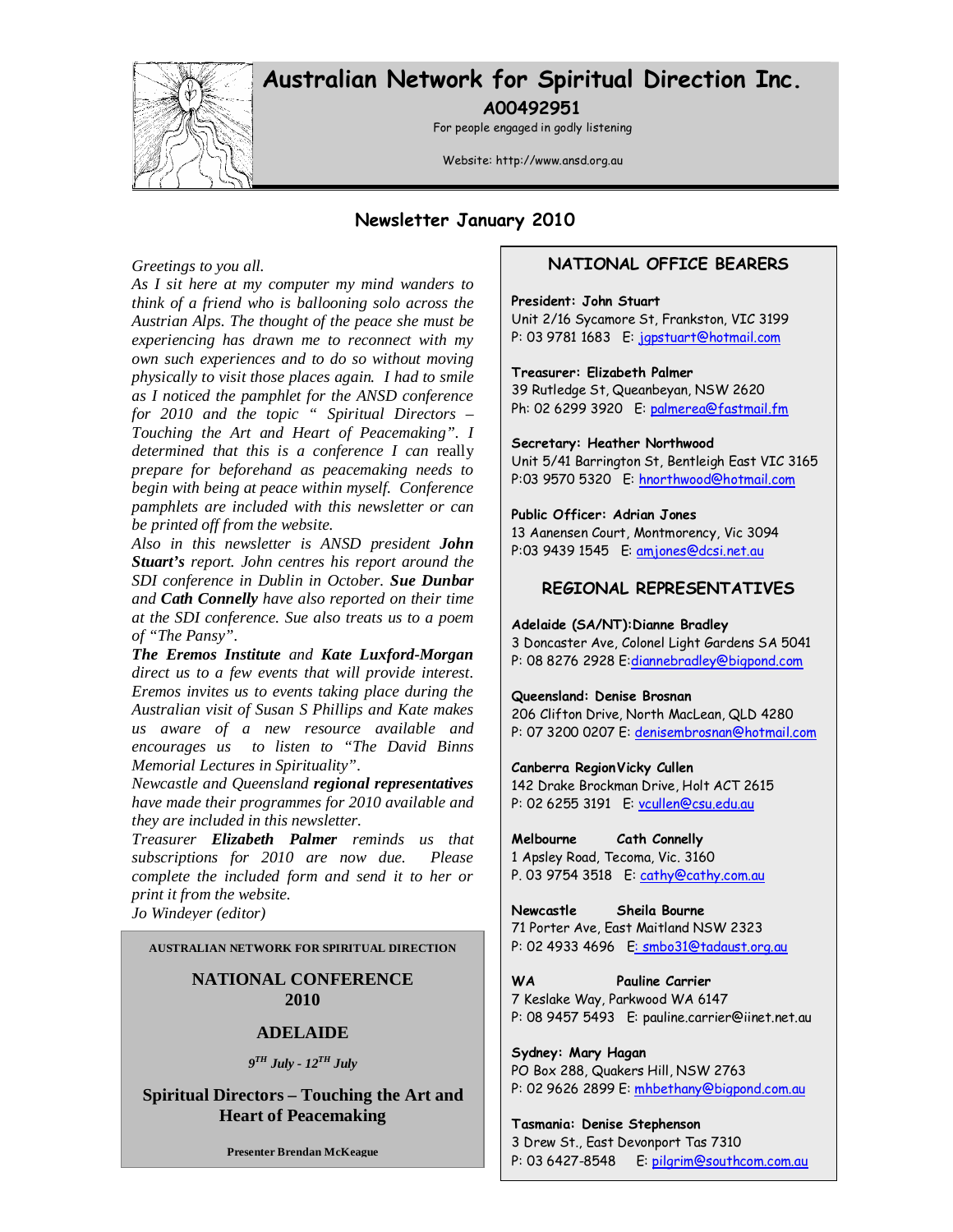# President's Letter

I will arise and go now, for always night and day I hear lake water lapping with low sounds by the shore; While I stand on the roadway, or on the pavements grey, I hear it in the deep heart's core.

These words are from the great Irish poet W.B. Yeats, from his poem "The Lake Isle of Innisfree." Yeats had a rare genius for being able to capture the essence of what it means to be contemplative. "I hear it in the deep heart's core" draws our attention to that seat of wisdom where thinking cannot take us. He is aligned here with Paul in Ephesians 3:14-16 "This then is what I pray, kneeling before the Father, from whom every family, whether spiritual or natural, takes its name. Out of his infinite glory, may he give you the power through his Spirit for the HIDDEN SELF to grow strong…."

The art and practice of spiritual direction is to honour this journey to the hidden self, where we can hear in the "deep heart's core….the lake water lapping with low sounds by the shore." I was struck by this poem when I returned from the SDI Conference in Dublin in October. Cath Connelly and I visited Yeat's grave on our way to the conference. It was only when I returned home and re-read this poem that I realized just how much people like Yeats are able to help us see with "The eye of the heart" [Yeat's again]. Our Aussie poets and writers such as Mary Gilmore, Judith Wright, Oodgeroo Noonuccal, Tim Winton, Les Murray, Henry Lawson also help us to do the same.

The keynote speaker at the SDI Conference, Daniel O'Leary certainly led us to reflect and see with the "eye of the heart". The theme of the conference was "BEING PRESENT". One notable time for me was his invitation at the end of his second presentation to enter silence so as to be able to attend to being present to ourselves. He had spoken about being present to Presence after drawing on Augustine's words "make humanity your journey and you will arrive at God". So not just God's presence but our own as well. I became aware of the power of silence and just how much it is of Grace and also just how much it can disturb us. It was/is in the silence that we attend to the "deep heart's core." It is only in silence that we can do so. And here is the essence of spiritual direction viz. in the grace of mutual conversation to listen a person into speech. Speech that comes from the hidden self that has been visited courageously in love and where fear no longer holds sway. A speech that takes Jesus' words seriously "Perfect love drives out fear".

The conference was such a contrast to the fear exhibited by institutions such as Religion, Politics, finance etc. The amazing statement from Rome re disaffected Anglicans becoming Roman Catholics that does nothing to underpin ecumenical dialogue, It seems more about pandering to people who are frightened by women's ordination and fear of those who are gay. Even as we read this the banking moguls are calling for their bonuses to be reinstated. Here again we see fear of losing power and control and prestige as motivating forces. We also see China ranging against the Dalai Lama again, seemingly motivated more by fear than by the 'harm' a holy man can do.

This year we have been fortunate to have had a conference here in Sydney that invited us to attend with the 'eye of the heart" to the important issues that face us; care of the environment, the need for peacemaking, the honouring of relationships and the recognition of the Presence of God in all of these issues. Next year at our conference we will be further invited by Brendan McKeague to attend to the role of spiritual direction in "Touching the Art and Heart of Peacemaking."

At the time of writing this, in Melbourne, we are preparing for the "Parliament of The World's Religions". This promises to be an event of great significance for this country. It is held once every four years and Melbourne successfully bid to have it here. Here will be another opportunity to attend with the "eye of the heart" to ways of deep dialogue that can further the cause world peace.

At the close of the conference in Dublin, Una Agnew – a sister of St Louis – was summing up and gathering the threads of the three days and among other things she said "We have recalled here at the conference, the greatest gift we can give to each other….PRESENCE and its gift to us and to each other. Each of us is a frail conduit of God's Presence". Perhaps our prayer at this time can be the prayer of Paul in the Ephesians above. Judith Wright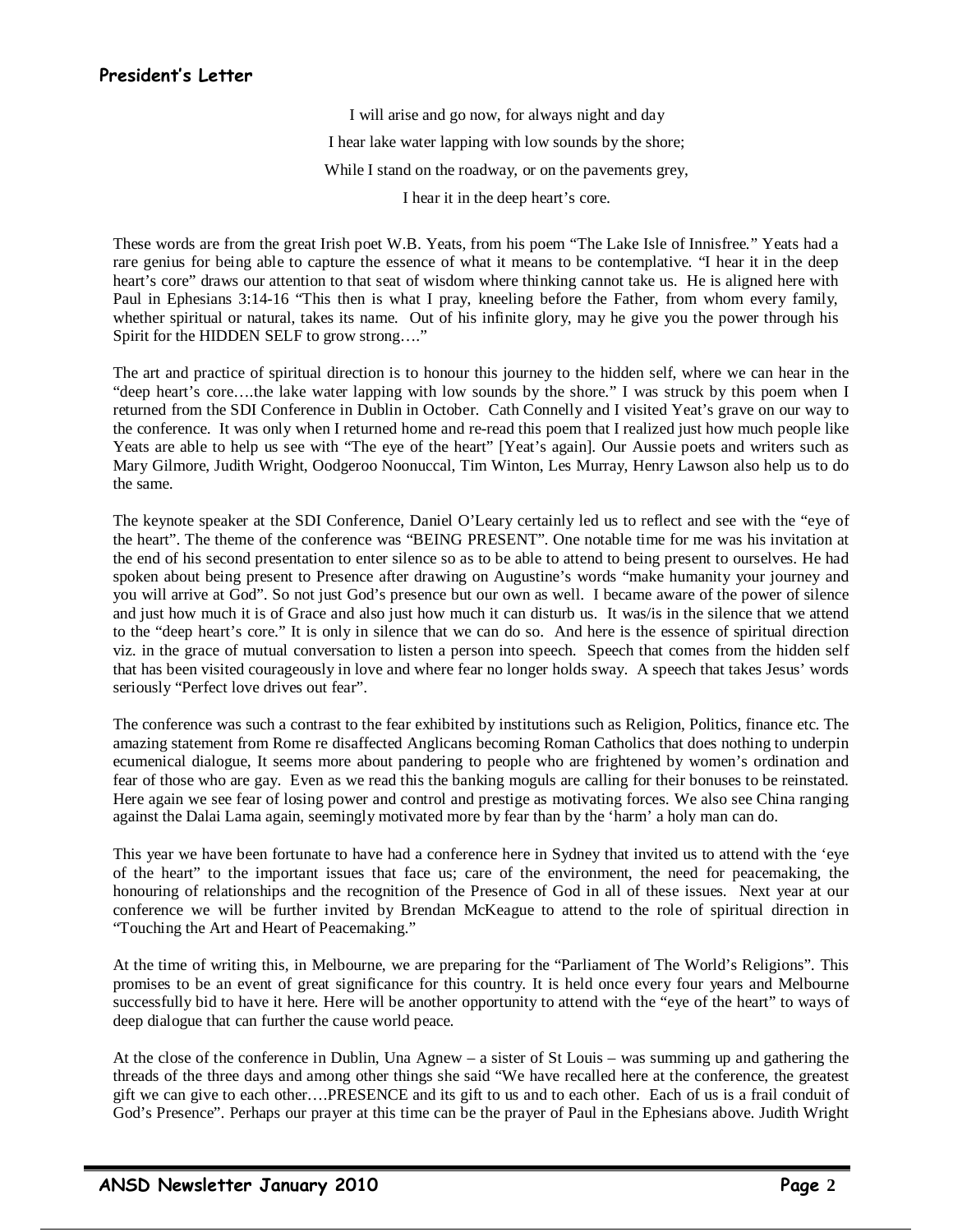in her poem "GRACE" speaks into this place of the "hidden self" when she refects that beyond all our living and deep in all our living there is something more "Maybe there was once a word for it. Call it grace."

Presence and Grace and Gift are ours to share and the work of spiritual direction is to allow all of this to be revealed as Yeats says by hearing it "in the deep heart's core.

In conclusion ANSD had a presence in Dublin; Peter Bentley, Cath Connelly, Sue Dunbar, Colleen O'Sullivan and myself. Cath presented a workshop "Being Present to our Celtic Spiritual Heritage." It was received really well. So congratulations to Cath.

### **John Stuart ANSD President.**

### Report on Spiritual Director's International, Dublin Conference.

The conference was a great experience, catching up with old friends, making new ones, sharing learning moments and wonderful liturgies. There were many things about the conference that were nourishing especially the plenary sessions with Daniel O'Leary. Two particularly enjoyable events, for me, were the workshops I attended. In the workshop on group spiritual direction with Rose Mary Dougherty, we learnt by doing, under the wise leadership of Rose Mary. The other was a workshop on poetry with Andrew Rudd. Andrew guided us through some simple steps in using poetry as a means of paying attention and coming to presence. We all wrote a seven line poem based on a selected object. I have included mine, "The Pansy" with this report.

The theme of the conference was Presence and in summing up the experience of the conference, Dr Una Agnew SSL suggested we bring with us six levels of presence. Namely:

1. Our unique genetic blueprint, our unique biology including our gendered presence and our psychological make-up.

2. Our expertise, competence and training – we are carriers of the wisdom of Divine Mystery, called to be humble before the gifts that we are.

3. Our personal cultural history – including the frailties and limitations of our culture and our own personal history with its sorrow and joy, light and darkness.

4. Our spirit – the inner stillness of each person's life is brought into presence. *"From the mystery of my inner spirit, I touch the mystery of others."* 

5. Our soul – the silent depth, darkness and emptiness – the soul which is yearning for the fullness of presence. This we can radiate from within.

6. The Spirit is present in and through all that we are. *"The Spirit is present in the myriad of those here."*

This is a wonderful reminder of the richness of presence that we bring to every encounter. For us as spiritual directors, there is encouragement and challenge in these words. The encouragement is to remember all that we bring in our being present to another. The challenge is to be aware of the limitations of our unique presence which may get in the way as we companion others.

#### **Sue Dunbar**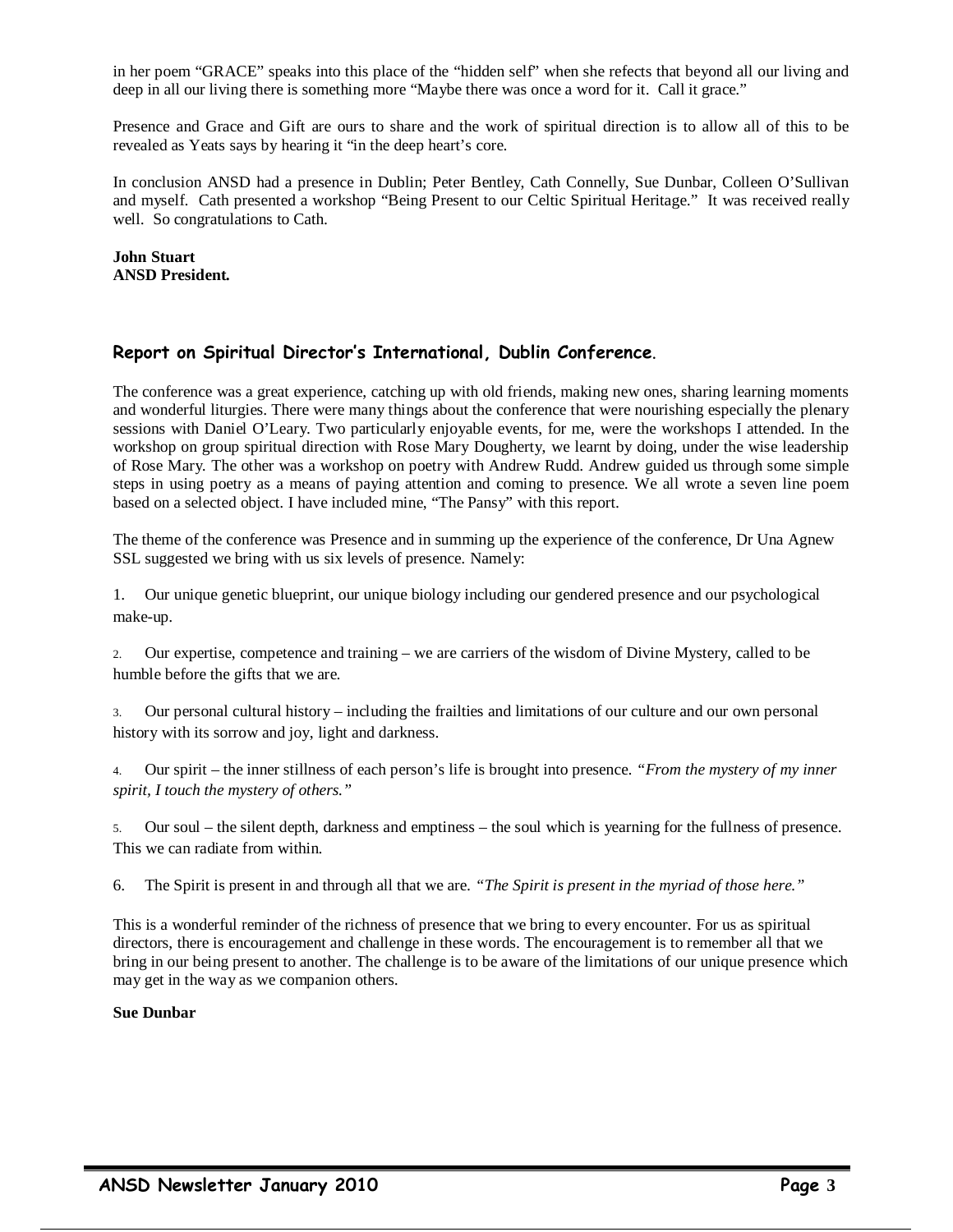# Review of SDI Conference, Dublin 2009

*Cead mile failte romhat* – a hundred thousand welcomes to you! This was our sung welcome to the conference by the lilting voice of Carmel Boyle from the An Croi community, County Meath. From this opening ritual to the final blessing, the sense of Presence was nurtured and grown. Two themes remain with me: Firstly, presence is at all times immanent – it is always at hand and our task as directors can sometimes mean "getting out of our own way" so that we may become aware of that which is always there; and secondly, that the more we become 'present', the more our directees are safe to explore their own sense of Presence. Our key-note speaker, the gentle, humble, witty, intelligent Daniel O'Leary, explained that "God wants us to experience the amazing amazingness of being human". As such, spiritual direction is less about changing our directees and more about releasing their own inner wisdom. It is about surrendering to the flow – making the space needed for transforming moments. Daniel's closing words, "I do want to wish you a wonderful humanity and a wonderful divinity", captured the essence of this conference. All 200 attendees, indeed seeking the best for our directees and for each other, also sought to dwell in that place where divinity is so present that our humanity "shines like the sun". **Cath Connelly** 

## Dr Susan S Phillips in Australia

**The Eremos Institute** is proud to support and promote a visit to Australia by Dr Susan S. Phillips. Please save the dates when planning your gatherings in 2010 and please forward this notice to all colleagues and members of your network. Full details and registration forms can be found on the Eremos website – www.eremos.org.au



Susan S. Phillips is the Executive Director of New College Berkeley, an affiliate of the Graduate Theological Union. She is a spiritual director and sociologist, an Adjunct Professor of Spiritual Direction at San Francisco Theological Seminary, and is active in the Presbyterian Church (USA). Her writings include the award-winning *The Crisis of Care: Affirming and Restoring Caring Practices in the Helping Professions* (with Patricia Benner) and *Candlelight: Illuminating the Art of Spiritual Direction*. Susan is also a contributing writer in *Supervision of Spiritual Directors – Engaging in Holy Mystery*, which along with *Candlelight*, is published by Morehouse Publishing under the Spiritual Directors International (SDI) Imprint Series.

There will be at least four events during Susan's visit to Australia – two in Sydney, one in Brisbane and hopefully also in Alice Springs.

Saturday 13th March at 10am to 4pm at Pennant Hills (Sydney): "Sacred Space and Sacred Time" *-* a day of reflection to be led by Susan with Noel Davis and Trish Watts.

Tuesday  $16<sup>th</sup>$  March at 1:00 - 5:00pm in Sydney – A half day seminar in association with the NSW College of CPE*.* Further details TBA.

Alice Springs dates and times TBA

Tuesday 23rd March at 9:00am - 12:30pm in Brisbane, - A half day seminar in association with the Qld Institute of CPE, Inc on "Garden or Circus: Metaphors we live (and die) by" At Riverglenn Conference Centre, 70 Kate Street, Indooroopilly

**Eremos will be offering special discount annual membership rates for anyone who attends Susan Phillips' Australian events.**

*Apologies to Lucy Tierney and Patrick Oliver whose articles in the June 2009 ANSD Newsletter were connected with the wrong name. "Spirituality and the Enneagram" was written by Lucy Tierney and "Listening to Dreams" was written by Patrick Oliver.*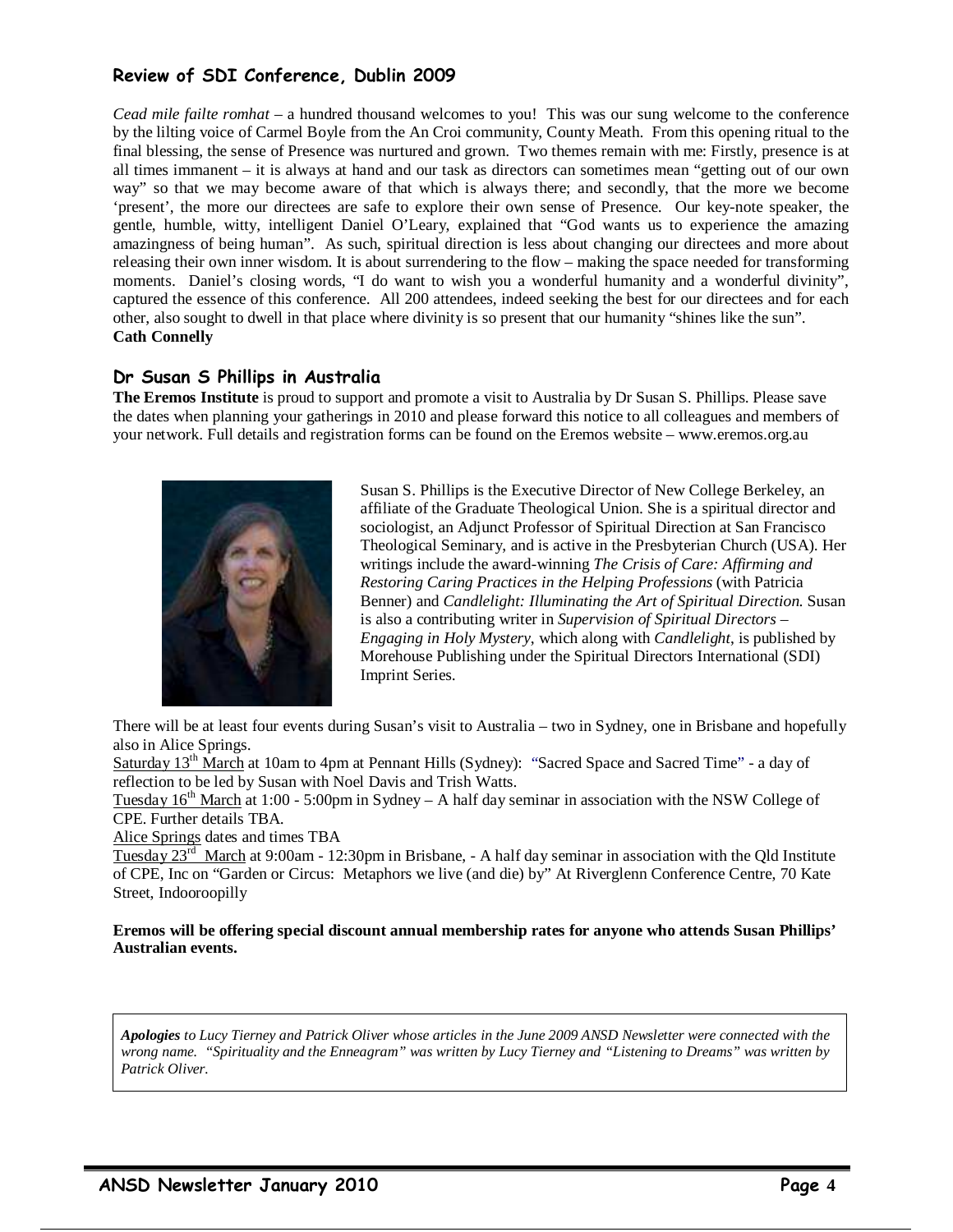# The Pansy

*I greet you with an ink spot on my face. A smile, cheerful and yellow, surrounds the tear in my heart. My petals tell a story, torn and folded, an insect's lunch, And you say I am beautiful! What echo have I stirred in you, that you should call me beautiful? Cherish this stirring. It is my gift to you.* 

*Sue Dunbar* 

# The David Memorial Lectures In Spirituality A new resource for the spiritual life

One of Australia's finest religious artists and a priest of the Anglican Diocese of Brisbane, David Binns died in Brisbane on 3 November 2008 after a long period of ill health.

David's boundless complex imagination encouraged us to 'see' outside the square. He had a gift for finding the holy in the ordinary, the ordinary in the holy. Passionate about sharing his love of God and his beloved saints Francis and Clare, he helped us see the God to be found in our neighbour. He was deeply committed to ecumenism and the interfaith dialogue.

David received his Masters Degree in Sacred Theology (STM) in Spiritual Direction from the General Theological Seminary, New York in 1988 and became the inaugural director of the Brookfield Centre for Christian Spirituality from 1992 – 2004. A gifted spiritual director, he was well-known to members of ANSD, and formed deep and generous friendships with many of us.

To honour David's life and work, the Anglican Diocese of Brisbane through its Ministry Education Commission (MEC), has established the *David Binns* **Memorial Lectures in Spirituality.** These lectures will examine the relationship between spirituality, theology and the imagination, both in the particular sense of the creative arts and in the broader sense of innovation and re-imagining, informing our understanding of living life in the Spirit in this  $21<sup>st</sup>$  century. They will be held annually in October around the time of David's birthday (23 Oct).

David's long-time friend The Rev Philip Carter from The Julian Centre, Adelaide delivered the inaugural lecture at the Brookfield Centre for Christian Spirituality on 19 October 2009 before a gathering of over 170 people. It was an occasion David would have loved. Passionate about his theme *"A Wise Heart: the art of being fully alive, fully human"*, Philip drew on a number of rich sources to illustrate his arguments, reflecting that "all of us as artists, priests and human beings are structured Christologically or paschally, that like God we flourish when we give ourselves away, and that love is proved in the letting go." He gave us much to ponder.

And you too can ponder these things. Philip's lecture is available to download from the MEC website at www.ministryeducation.org.au. It comes with a series of questions and statements to encourage reflection on the ideas presented. These questions are not exhaustive but to be seen as 'starters' for ongoing reflection and conversation. They are suitable for use by both individuals and small groups.

Enjoy engaging with this work and sharing it with others.

## **- Kate Luxford-Morgan**